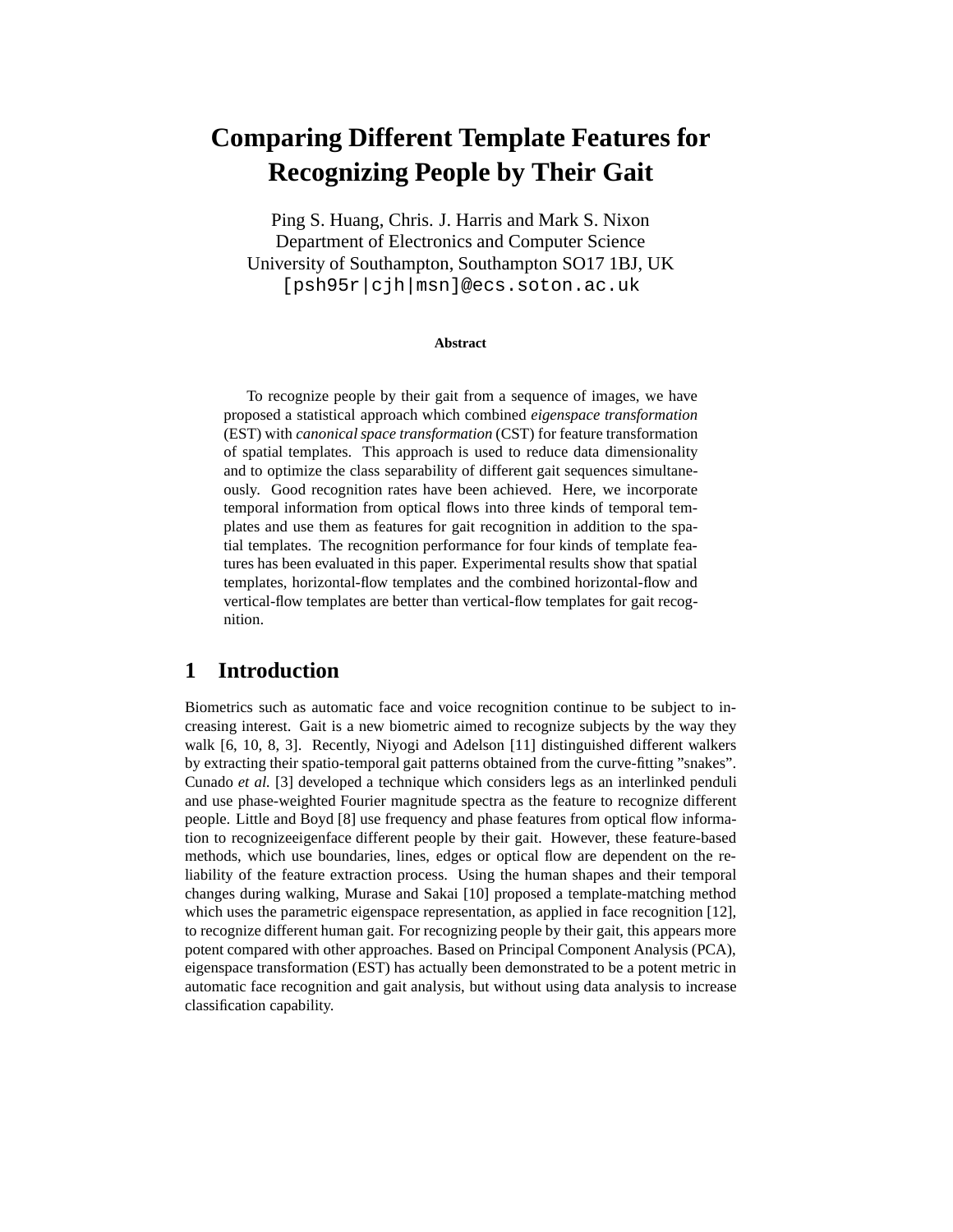Previously, we proposed a statistical approach [6] which combined *eigenspace transformation* (EST) with *canonical space transformation* (CST) based on Canonical Analysis for feature extraction of spatial templates to recognize humans by their gait. This approach can be used to reduce data dimensionality and to optimize the class separability of different gait sequences simultaneously. By using spatial templates of human silhouettes as features, each image template is projected from high-dimensional image space to a single point in low-dimensional canonical space. A walking sequence becomes a trajectory in this new space and the recognition of human gait becomes much simpler and more accurate.

In this paper we incorporate temporal information from optical-flow changes between two consecutive spatial templates into three kinds of temporal templates and use them as additional features for gait recognition. Firstly, spatial and temporal templates are extracted from each sequence. Secondly, training template sequences are projected into individual canonical space by EST and CST after training. Thirdly, recognition of test sequences is achieved in canonical space after projection. Finally, the recognition performance of the four kinds of template features is shown in experimental results.

### **2 Feature Template Extraction**

Intuitively, recognizing humans by gait depends on how the silhouette changes for individual subjects. According to this hypothesis, here we use spatial templates in [6] and three kinds of temporal templates to recognize humans by gait. Before training and recognition, each gait sequence is separately converted into four template sequences in which spatial templates and three kinds of temporal templates are extracted from each original sequence.

#### **2.1 Spatial Templates**

For the extraction of spatial templates, we choose the preliminary process from Murase's approach [10] in which the silhouette is fitted in a  $64\times64$  image template by normalizing its position and size with constant aspect ratio. Naturally, to isolate the human silhouette, we can simply subtract the background from each image. However, the difference image thus obtained is not binarized. To simplify the representation, a binary image is obtained by region growing [4]. Figure 1(a) shows an image from a gait sequence and Figure 1(b) is a binary(thresholded) version.

The centroid and silhouette window of each template in the original image can be obtained simultaneously and are used later for the extraction of temporal templates. Sample spatial templates are illustrated in Figure 2 from a gait sequence.

#### **2.2 Temporal Templates**

For the extraction of temporal templates, Little and Boyd's [8] technique which based on the algorithm of Bulthoff *et al.* [2] is used to generate optical flow fields between two consecutive images. Instead of isolating the moving figure manually, as in [8], we use the information of centroid and silhouette window from the extraction of spatial templates to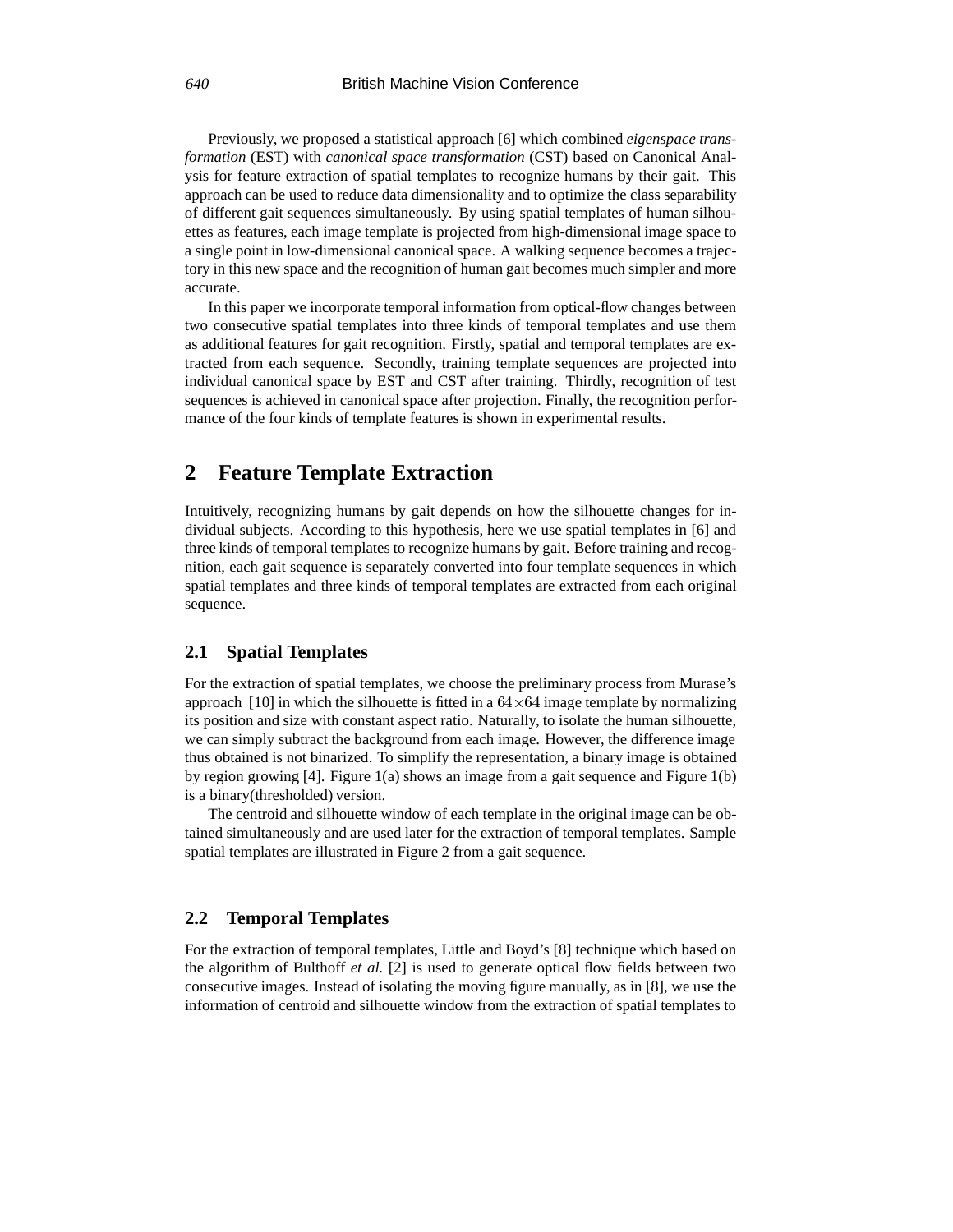

(a) A walking person (b) thresholded version

Figure 1: Sample images of a walking person



Figure 2: Sample spatial templates of a walking person

extract each temporal template which contains the flow within a moving window. Figures 3(a) and 3(b) show two consecutive images from a gait sequence.

Unlike other methods, Little and Boyd [8] used dense optical flow fields, generated by minimizing the sum of absolute differences between image patches [2]. However, this algorithm is sensitive to brightness change caused by reflections, shadows, and changes of illumination. Therefore, the images are firstly processed by computing the logarithm of brightness and converting the multiplicative effect of illumination change into an additive one. Secondly, each processed image is filtered by a bandpass filter (Laplacian of Gaussian) to remove the additive effects.

Basically, the algorithm [2] searches for the displacement of each pixel among a limited set of discrete displacements by minimizing the sum of absolute differences between



(a) Current image (b) Next image

Figure 3: Two consecutive images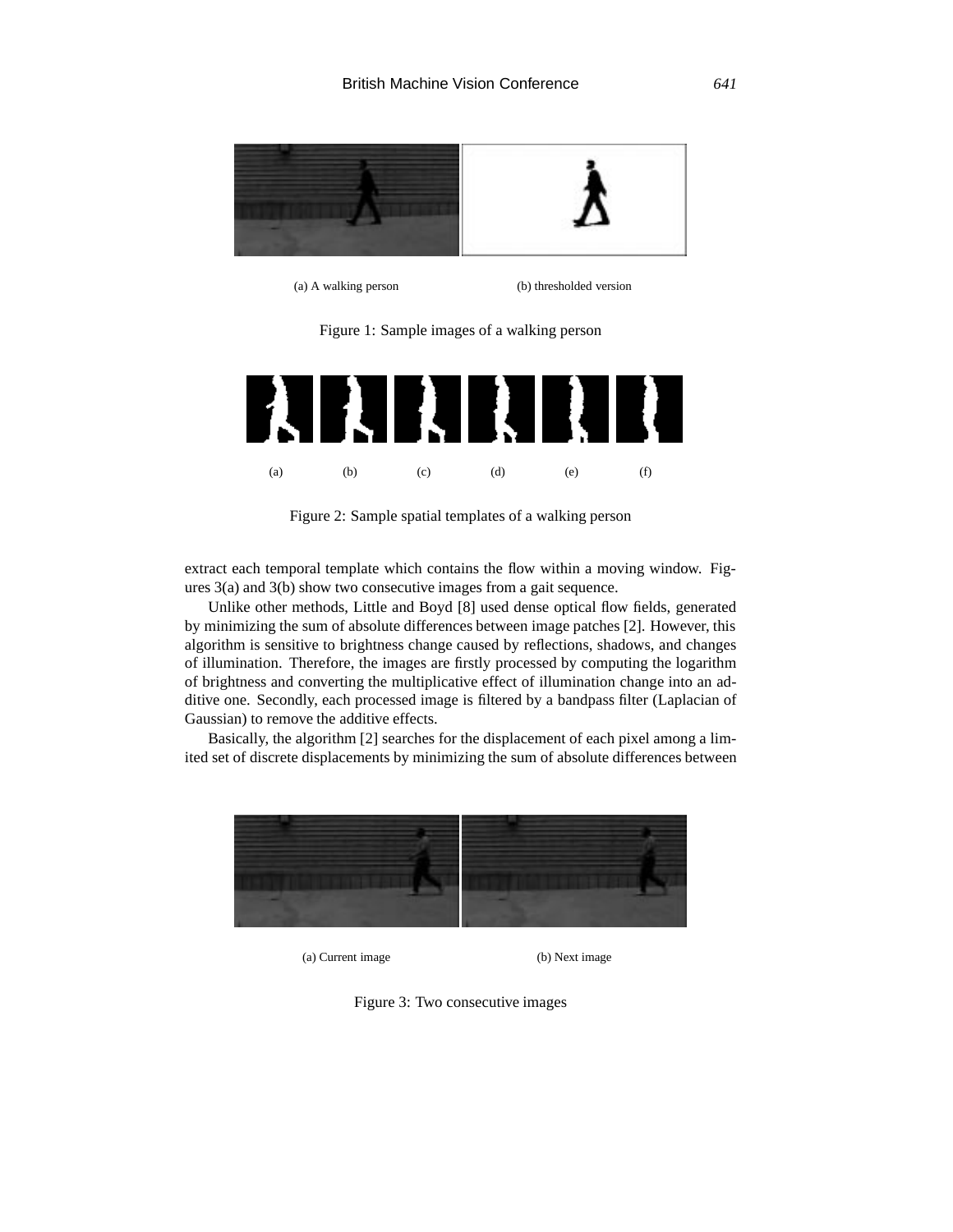

Figure 4: Sample temporal templates of a walking person

a patch in one image and the corresponding displaced patch in the other image. After a best matching patch in the second image is found for each patch in the first, the algorithm is run a second time and the roles of the the two images are switched. For a correct match, the results will likely agree. In order to remove invalid matches, Little and Boyd compare the results at each point in the first image with the result at the corresponding point in the second. The second point should match to the first: the sum of displacement vectors should be approximately zero. Only those matches that pass this validation test are retained. The results could be interpolated to provide sub-pixel displacements but only integral values are used here. In effect, the minimum displacement is 1:0 pixels per frame; points that are assigned non-zero displacements form a set of *moving points*.

Three kinds of temporal templates are adopted in this paper and they are  $u$ -flow templates which are horizontal components of flow, <sup>v</sup>-flow templates which are vertical components of flow and  $|(u, v)|$ -flow templates which are the magnitudes of  $(u, v)$ . They are shown in Figures 4. Figure 4(a)-(f) are *u*-flow templates, Figure 4(g)-(l) are *v*-flow templates and Figure 4(m)-(r) are  $|(u, v)|$ -flow templates from a gait sequence, respectively. For display purposes, stationary pixels are represented by gray-value 0, positive components are offset by 128 and negative components by subtracting its absolute value from 255.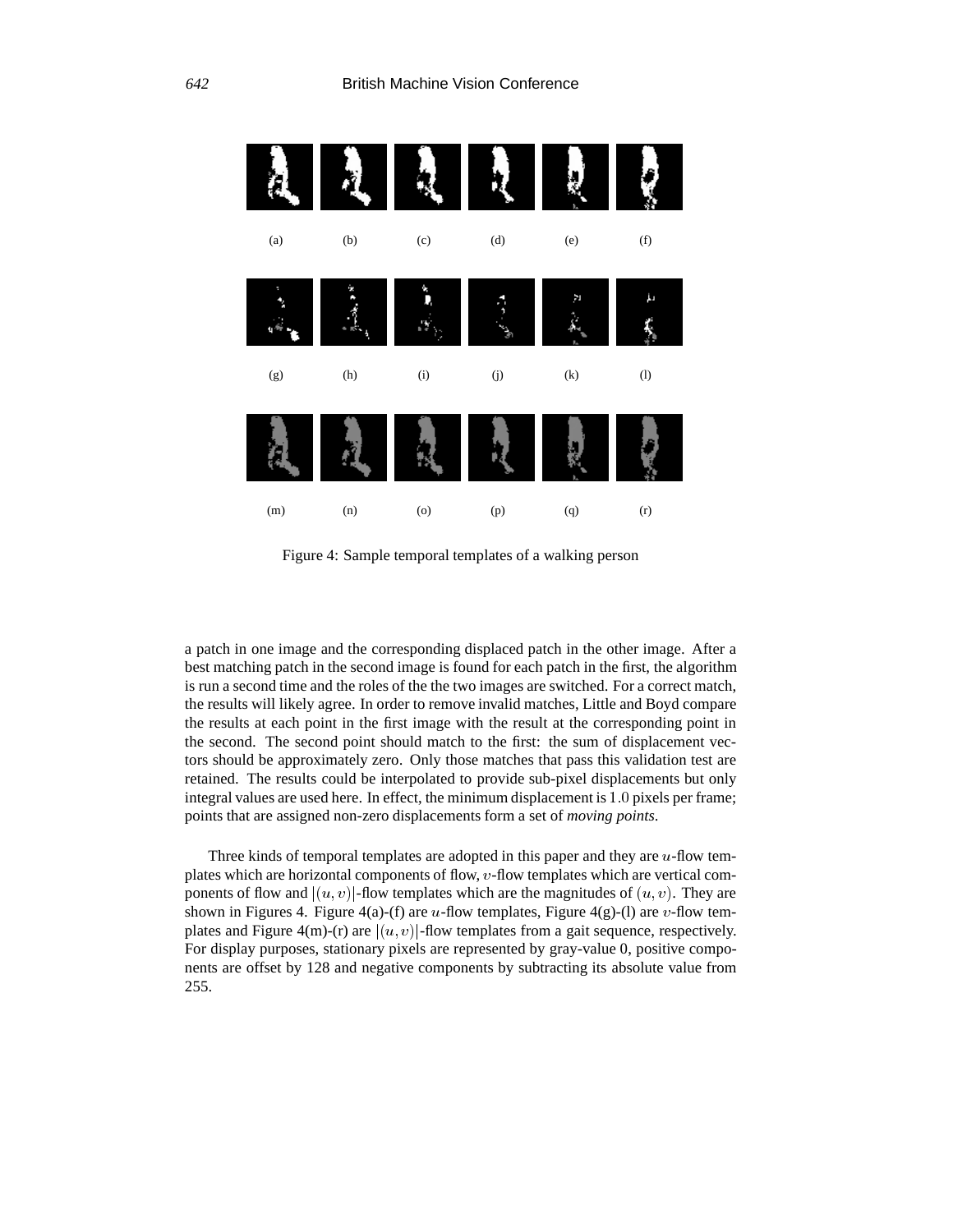

Figure 5: Projection of template images

### **3 Transformation and Training**

Four kinds of basic feature templates from each training sequence are used during training, they are spatial templates, u-flow templates, v-flow templates and  $|(u, v)|$ -flow templates, respectively. They will be individually projected into four different canonical spaces by for further recognition after training stage. Figure 5 illustrates the projection steps that generate feature vectors by eigenspace transformation and canonical space transformation for different kinds of template images.

Adopted from previous work [6], we use the transformation which combined EST and CST for feature extraction. Template images in high-dimensional image space are converted to low-dimensional eigenspace using EST. Obtained vectors thus are further projected to a smaller canonical space using CST. Recognition is accomplished in canonical space. Patently, the reduced dimensionality results in concomitant decrease in computation cost.

Given  $c$  classes for training and each class represents a template sequence of a single person.  $x_{i,j}$  is the j-th template in class i, and  $N_i$  is the number of templates in i-th class, the total number of training templates is  $N_T = N_1 + N_2 + \cdots + N_c$ . This training set is represented by

$$
\left[\mathbf{x}_{1,1},\cdots,\mathbf{x}_{1,N_1},\mathbf{x}_{2,1},\cdots,\mathbf{x}_{c,N_c}\right]
$$
\n(1)

where each sample  $x_{i,j}$  is an template image with n pixels. By subtracting the mean  $m_x$ of full image set from each image, the image set can be described by a  $n \times N_T$  matrix **X**, with each image  $x_{i,j}$  forming one column of X, that is

$$
\mathbf{X} = [\mathbf{x}_{1,1} - \mathbf{m}_{\mathbf{x}}, \cdots, \mathbf{x}_{1,N_1} - \mathbf{m}_{\mathbf{x}}, \cdots, \mathbf{x}_{c,N_c} - \mathbf{m}_{\mathbf{x}}].
$$
 (2)

#### **3.1 Eigenspace Transformation**

Let **R** be a  $n \times n$  matrix and represented by

$$
\mathbf{R} = \mathbf{X} \mathbf{X}^{\mathbf{T}}.
$$
 (3)

Based on *singular value decomposition* theory [9], eigenvalues and associated eigenvectors of <sup>R</sup> can be recovered from a much smaller matrix,

$$
\mathbf{R} = \mathbf{X}^{\mathrm{T}} \mathbf{X},\tag{4}
$$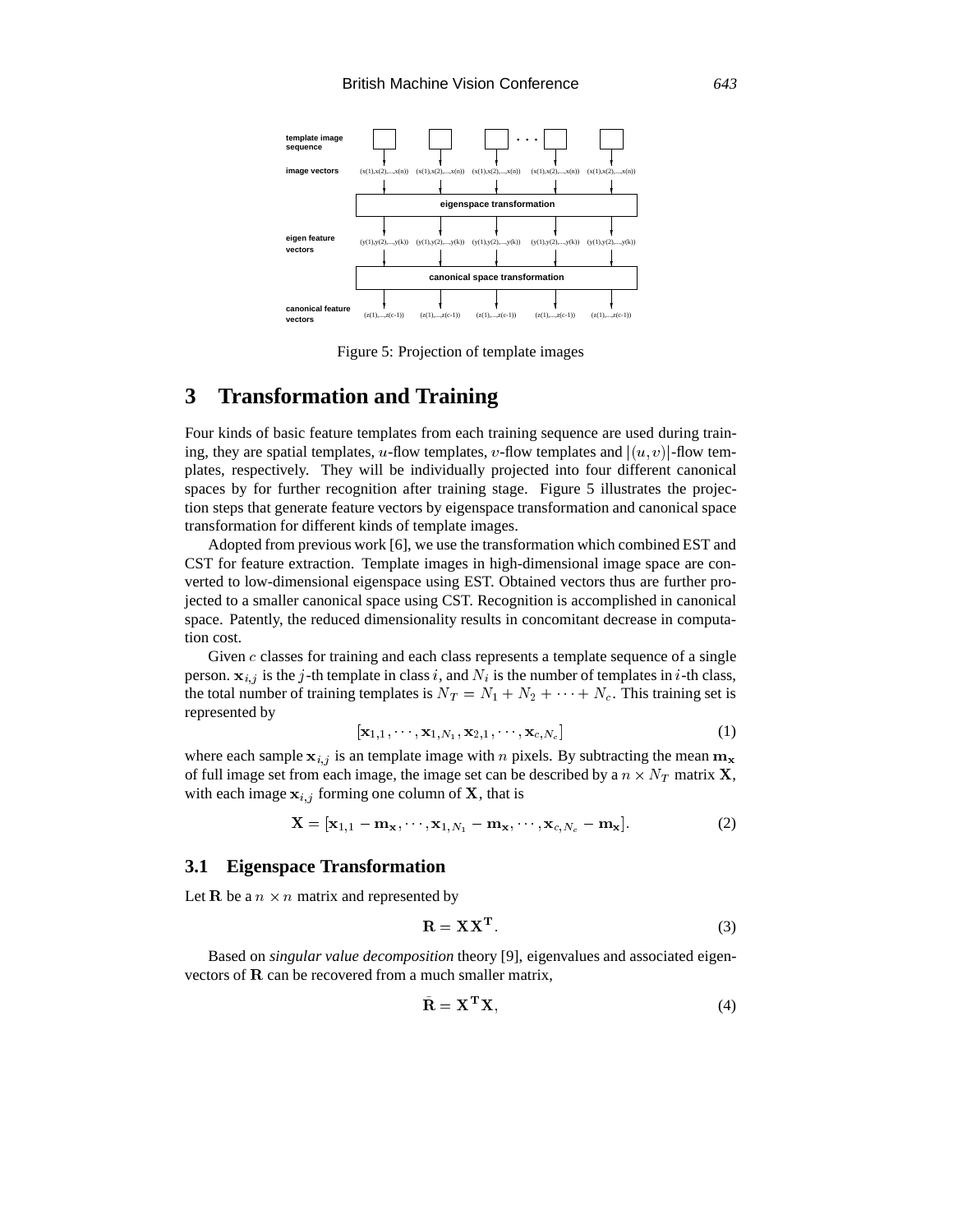by the relationships

$$
\begin{cases} \lambda_i = \tilde{\lambda}_i \\ e_i = \tilde{\lambda}_i \end{cases} \cdot \n\mathbf{X} \tilde{\mathbf{e}}_i \tag{5}
$$

where  $i = 1, \ldots, K, \lambda_1, \ldots, \lambda_K$  and  $\tilde{e}_i, \ldots, \tilde{e}_K$  are eigenvalues and eigenvectors of **R**. Suppose obtained eigenvalues and associated eigenvectors of **R** are  $\lambda_1, \ldots, \lambda_K$  and  $e_i, \ldots, e_K$ . According to the theory of PCA, each image can be approximated by taking only the  $k \le K$  largest eigenvalues  $|\lambda_1| \ge |\lambda_2| \ge \cdots \ge |\lambda_k|$  and associated eigenvectors  $e_1$ , ...,  $e_k$ . This partial set of k eigenvectors spans an eigenspace in which  $y_{i,j}$  are the points that are the projections of the original images  $x_{i,j}$  by the equation

$$
\mathbf{y}_{i,j} = [\mathbf{e}_1, \cdots, \mathbf{e}_k]^{\mathrm{T}} \mathbf{x}_{i,j}, \qquad (6)
$$

where  $i = 1, \ldots, c$  and  $j = 1, \ldots, N_c$ .

#### **3.2 Canonical Space Transformation**

Based on the theory of canonical analysis [5], CST is presented as follows. Suppose  $\{\Phi_1, \Phi_2, \cdots, \Phi_c\}$  represents the classes of transformed vectors by eigenspace transformation and  $y_{i,j}$  is the j-th vector in class i. The mean vector of the entire set is given by

$$
\mathbf{m}_{\mathbf{y}} = \frac{1}{N_T} \sum_{i=1}^{c} \sum_{j=1}^{N_i} \mathbf{y}_{i,j},
$$
(7)

and the mean vector of the <sup>i</sup>-th class is represented by

$$
\mathbf{m}_{i} = \frac{1}{N_{i}} \sum_{\mathbf{y}_{i,j} \in \Phi_{i}} \mathbf{y}_{i,j}.
$$
 (8)

Let  $S_w$  denote *within-class matrix* and  $S_b$  denote *between-class matrix*, then

$$
\begin{array}{rcl} \mathbf{S_w} & = & \displaystyle \frac{1}{N_T} \sum_{i=1}^{c} \sum_{\mathbf{y}_{i,j} \in \Phi_i} (\mathbf{y}_{i,j} - \mathbf{m}_i)(\mathbf{y}_{i,j} - \mathbf{m}_i)^{\mathbf{T}} \\ \mathbf{S_b} & = & \displaystyle \frac{1}{N_T} \sum_{i=1}^{c} N_i (\mathbf{m}_i - \mathbf{m_y})(\mathbf{m}_i - \mathbf{m_y})^{\mathbf{T}} \end{array}
$$

The objective is to minimize  $S_w$  and maximize  $S_b$  simultaneously, that is to solve the *generalized eigenvalue equation*

$$
\mathbf{S}_{\mathbf{b}} \mathbf{w}_i^* = \lambda_i \mathbf{S}_{\mathbf{w}} \mathbf{w}_i^* \tag{9}
$$

After equation (9) is solved, we will obtain  $(c - 1)$  nonzero eigenvalues and their corresponding eigenvectors  $[v_1, \ldots, v_{c-1}]$  that create another orthogonal basis and span a  $(c - 1)$ -dimensional canonical space. By using this basis, each point in eigenspace can be further projected to another point in this canonical space by

$$
\mathbf{z}_{i,j} = [\mathbf{v}_1, \cdots, \mathbf{v}_{c-1}]^{\mathbf{T}} \mathbf{y}_{i,j},\tag{10}
$$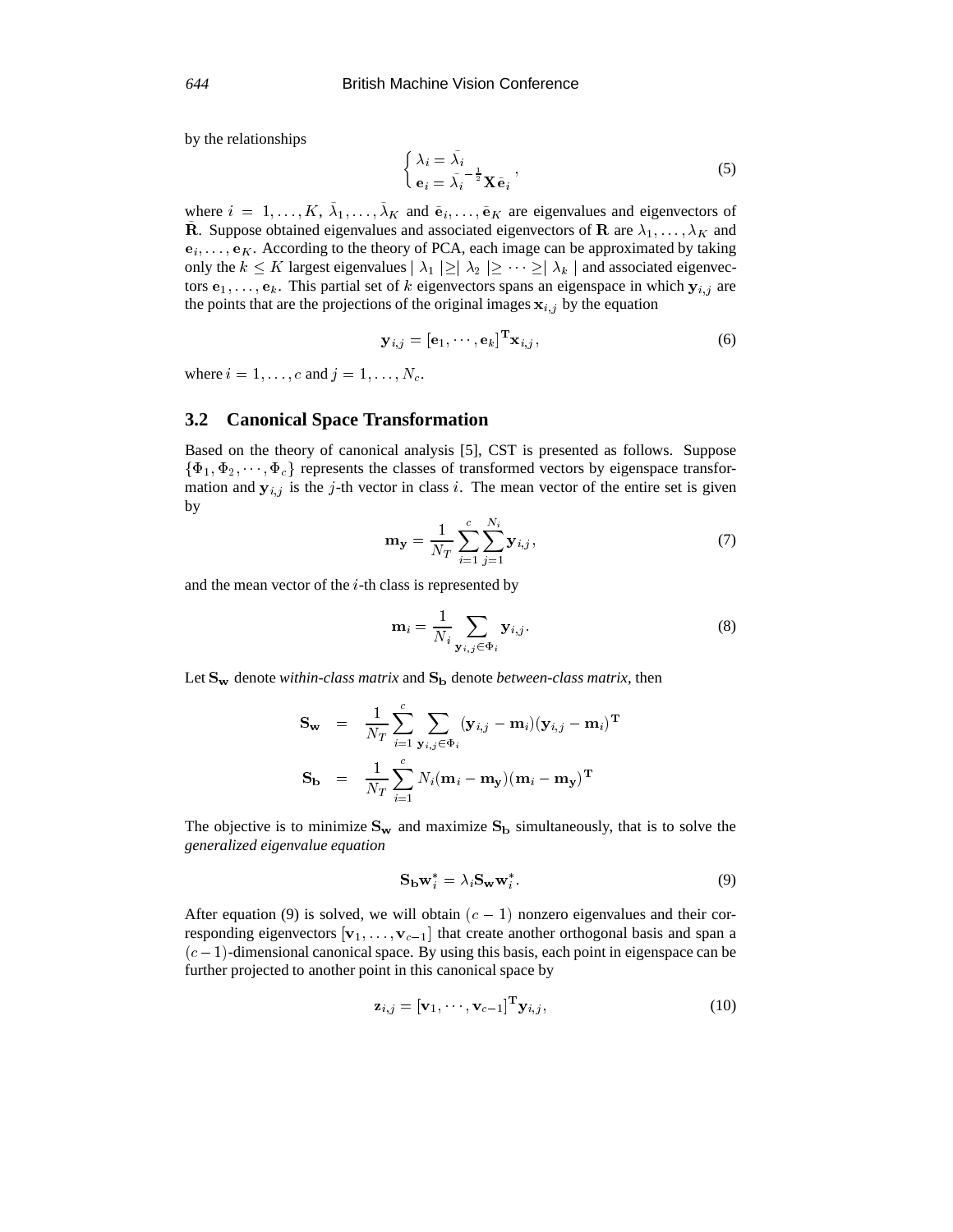where  $z_{i,j}$  represents the new point and  $[z_{i,1},...,z_{i,N_i}]$  is the new trajectory in canonical space. By merging equation (6) and equation (10), each image can be projected into one point in the new  $(c - 1)$ -dimensional space by

$$
\mathbf{z}_{i,j} = [\mathbf{v}_1, \dots, \mathbf{v}_{c-1}]^{\mathrm{T}} [\mathbf{e}_1, \dots, \mathbf{e}_k]^{\mathrm{T}} \mathbf{x}_{i,j}.
$$
 (11)

The *centroid* of each training sequence in canonical space is given by

$$
\mathbf{C}_{i} = \frac{1}{N_{i}} \sum_{j=1}^{N_{i}} \mathbf{z}_{i,j}
$$
 (12)

### **4 Recognition**

Let a test gait sequence be  $g(t)$ , in which  $t = 1, ..., T$ . Before recognition, four different kinds of templates are extracted from this test sequence and projected into individual trained canonical space by equation (11), given four vector sequences after projection,  $h_1(t)$ ,  $h_2(t)$ ,  $h_3(t)$  and  $h_4(t)$ , representing spatial, u-flow, v-flow and  $|(u, v)|$ -flow templates, respectively.

To recognize a human walking sequence from a trained database in each canonical space, the *accumulated distance to each centroid* is used. This will eliminate matching problems caused by velocity changes and phase shifts. The accumulated distance between test vector sequences,  $h_k(t)$ , in which  $k = 1, ..., 4$  and six centroids,  $C_{i,k}$ , in which  $i = 1, ..., 6$  is

$$
d_{i,k}^2 = \sum_{t=1}^T ||h_k(t) - \mathbf{C}_{i,k}||^2,
$$
\n(13)

where  $C_{i,k}$  is the centroid of class i in canonical space k. To match a test sequence  $h_k(t)$  to a training sequence i in canonical space k can be accomplished by choosing the  $minimum\ d_{i,k}^2$  .

### **5 Experimental Results**

The sample human gait data came from the Visual Computing Group, University of California, San Diego. There are 6 people and 7 sequences of each. One walking sequence is selected from each person as the training sequence and remaining 36 sequences served as test sequences. Results in Figures  $6(a)$ ,  $6(b)$ ,  $6(c)$  and  $6(d)$  show that six classes of training sequences using spatial templates, u-flow templates, v-flow templates and  $|(u, v)|$ flow templates are greatly separated in each canonical space. For visualization purposes, we only show the first three of five dimensions. Linear re-scaling [1] has been applied to each vector to set the average of each data set to zero and to normalize the standard deviation to unity.

Figures 7(a) and 7(b) show relative accumulated distances of one training and one test sequences from subject 1. Here, the  $v$ -flow template has lower distance and hence poorest discriminatory ability. Conversely, the spatial template offers best discriminatory ability, associated with greatest distance. Figures 7(c) and 7(d) show relative accumulated distances of two misclassified sequences, one from subject 4 and one from subject 5. Here,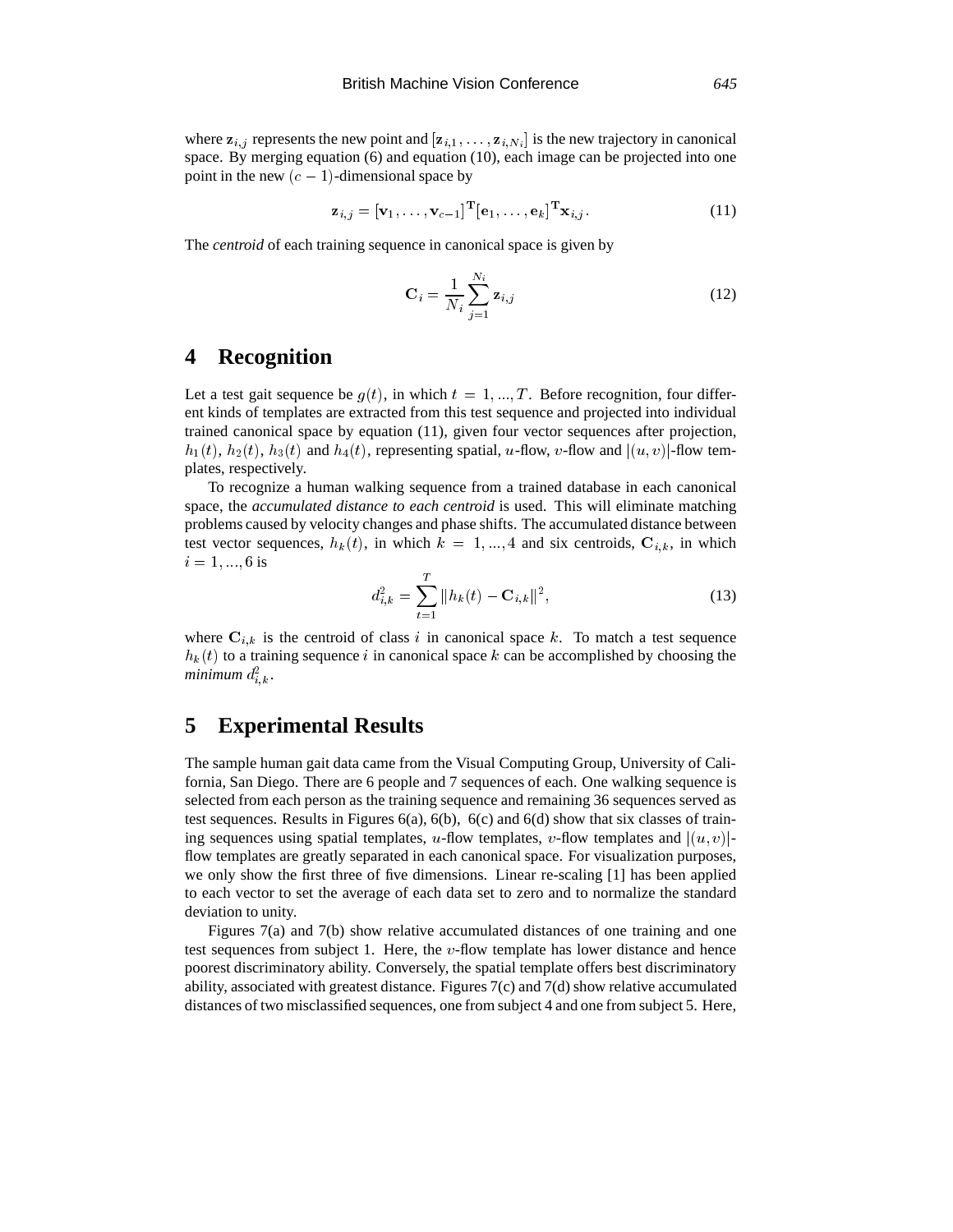

Figure 6: Distributions of 6 training sequences in four canonical spaces

the distance by the v-flow template leads to confusion in classification, in Figure 7(c), where the fifth sequence of subject 4 can be classified as subject 1 and, in Figure 7(d), subjects 1 and 2 appear close to the target subject 5. Conversely, the spatial template again offers best performance, again there is little difference between the  $|(u, v)|$ -flow template and the  $u$ -flow template and both perform better than the  $v$ -flow template measures.

The comparison of recognition performance using four different templates is shown in Table 1. Clearly, the feature vectors generated by the combination of EST and CST yield high recognition rates. Using template matching, the poor performance achieved by  $v$ -flow templates can be explained by the reduced information of optical flow from the extracted templates in Figure  $4(g)$ -(1). Vertical movements of gait usually have smaller changes than horizontal movements, thus have less discriminatory power in distinguishing different gaits. Spatial templates, u-flow templates and  $|(u, v)|$ -flow templates make better performance in recognition. Although promising results have been shown here, further comparison of the three templates still needs a larger database to better assess their performance.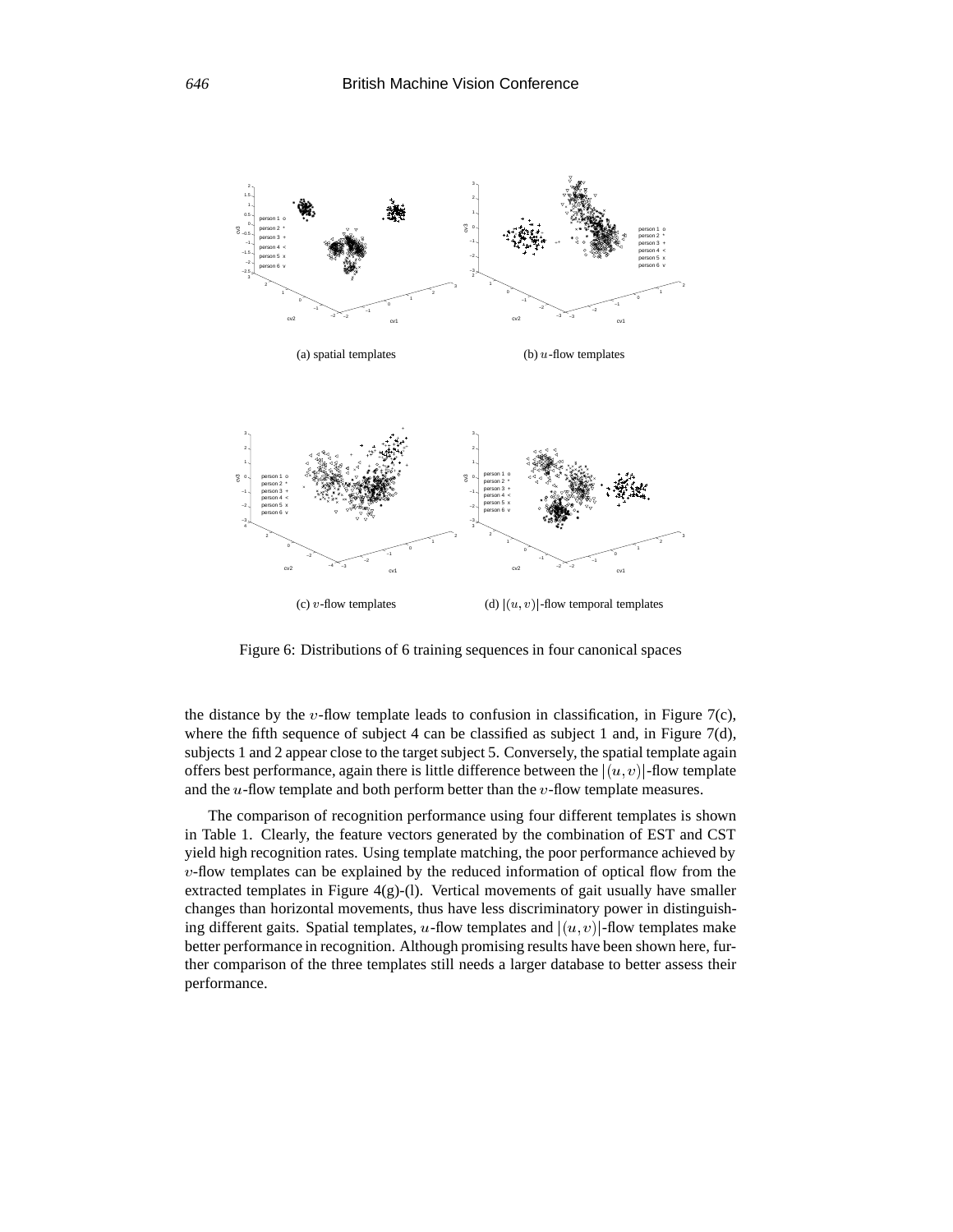

Figure 7: Relative accumulated distance of training and test sequences

# **6 Conclusions**

In this paper we use our previous approach which combined EST with CST for feature extraction with new motion data. EST ans CST can be used to reduce data dimensionality and to optimize the class separability of different classes simultaneously, greatly improving the performance of eigenspace approach. Apart from the feature of spatial templates used in previous work, we propose three more features by temporal templates. These new features incorporate temporal information into each template. The analysis and comparison of recognition performance for each individual feature shows that the spatial templates, the horizontal u-flow templates and the magnitude  $|(u, v)|$ -flow templates are better than the vertical  $v$ -flow templates for gait recognition. We are currently working on extension of the test environment. In addition to testing on larger database, the extended features by different combinations of four kinds of templates will be also evaluated. For extended feature vectors, it has been also suggested in [7] that orthogonal feature sets should be chosen to reduce the variance of a final match measure. The combined feature of spatial and temporal templates incorporates spatial and temporal information into one single feature, its robustness is worthy of further investigation. Future work will also